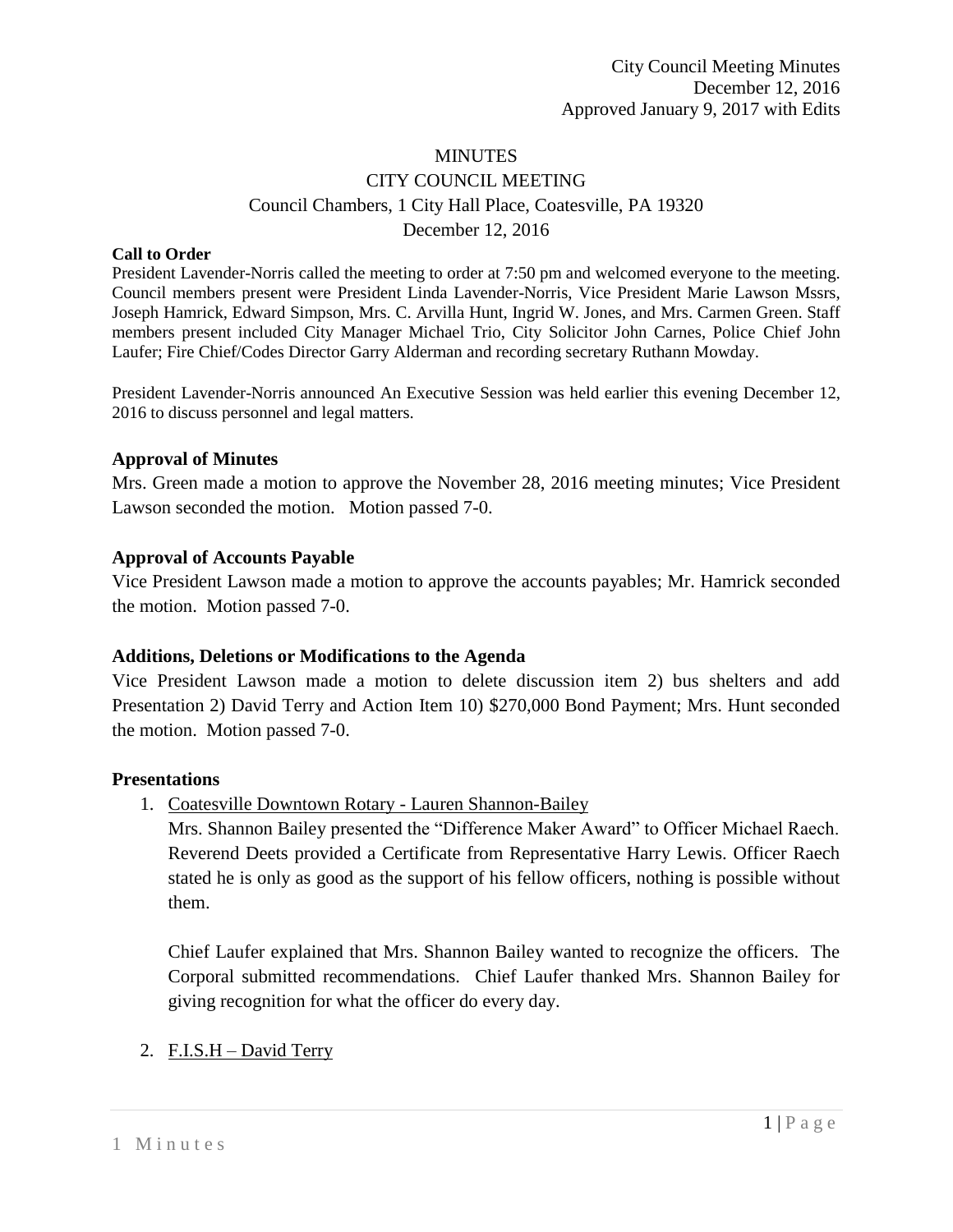City Council Meeting Minutes December 12, 2016 Approved January 9, 2017 with Edits

Mr. Terry asked Council to hold the FISH (Fathers Involved Shedding Hope) Rodeo on April 29 & 30, 2017. He announced the 501C3 is ready. Mr. Trio asked Mr. Terry to meet with him regarding vendor possibilities. Mr. Terry asked for NO Fishing to be posted two weeks before the event. Council approved Mr. Terry to move forward with the event and submit a Special Event application.

# **Citizens' Hearings –** *Regular Action Items Only* **(3 Minutes)**

There were no citizens' comments at this time.

# **Regular Action Items**

1. Receive and consider second reading and adoption an Ordinance ratifying previous approval of the City of Coatesville Fire Fighters' Pension Plan (the "Plan"), as adopted effective as of May 12, 2008, restated effective as of January 1, 2009, and as amended from time to time, adopting service-related disability and survivor provisions under the plan and clarifying administrative and operational procedures of the plan.

Vice President Lawson made a motion to approve second reading and adoption and ordinance ratifying previous approval of the City of Coatesville Fire Fighters' Pension Plan (the "Plan"), as adopted effective as of May 12, 2008, restated effective as of January 1, 2009, and as amended from time to time, adopting service-related disability and survivor provisions under the plan and clarifying administrative and operational procedures of the plan; Mrs. Hunt seconded the motion. Motion passed 4-3. President Lavender-Norris, Mrs. Green and Mrs. Jones were the dissenting votes.

2. Receive and consider granting conditional use approval to Andrew and Helen Ruszkay relative to the property located at 21 North  $10<sup>th</sup>$  Avenue (based upon testimony hearing on November 14, 2016)

Vice President Lawson made a motion to approve granting conditional use approval to Andre and Helen Ruszkay relative to the property located at 21 North 10<sup>th</sup> Avenue (based upon testimony hearing on November 14, 2016); Mrs. Hunt seconded the motion. Motion passed 7-0.

- 3. Receive and consider an Ordinance appropriating specific sums estimated to be required for the specific purposes of the City Government as herein set forth, for the year 2017 Mr. Simpson made a motion to table an Ordinance appropriating specific sums estimated to be required for the specific purposes of the City Government as herein set forth, for the year 2017 with changes as discussed; Mrs. Green seconded the motion. Motion tabled 6- 1. Mr. Hamrick was the dissenting vote.
- 4. Receive and consider Ordinance amending Chapter 203 (Taxation) establishing the tax rate for General purposes for the year 2017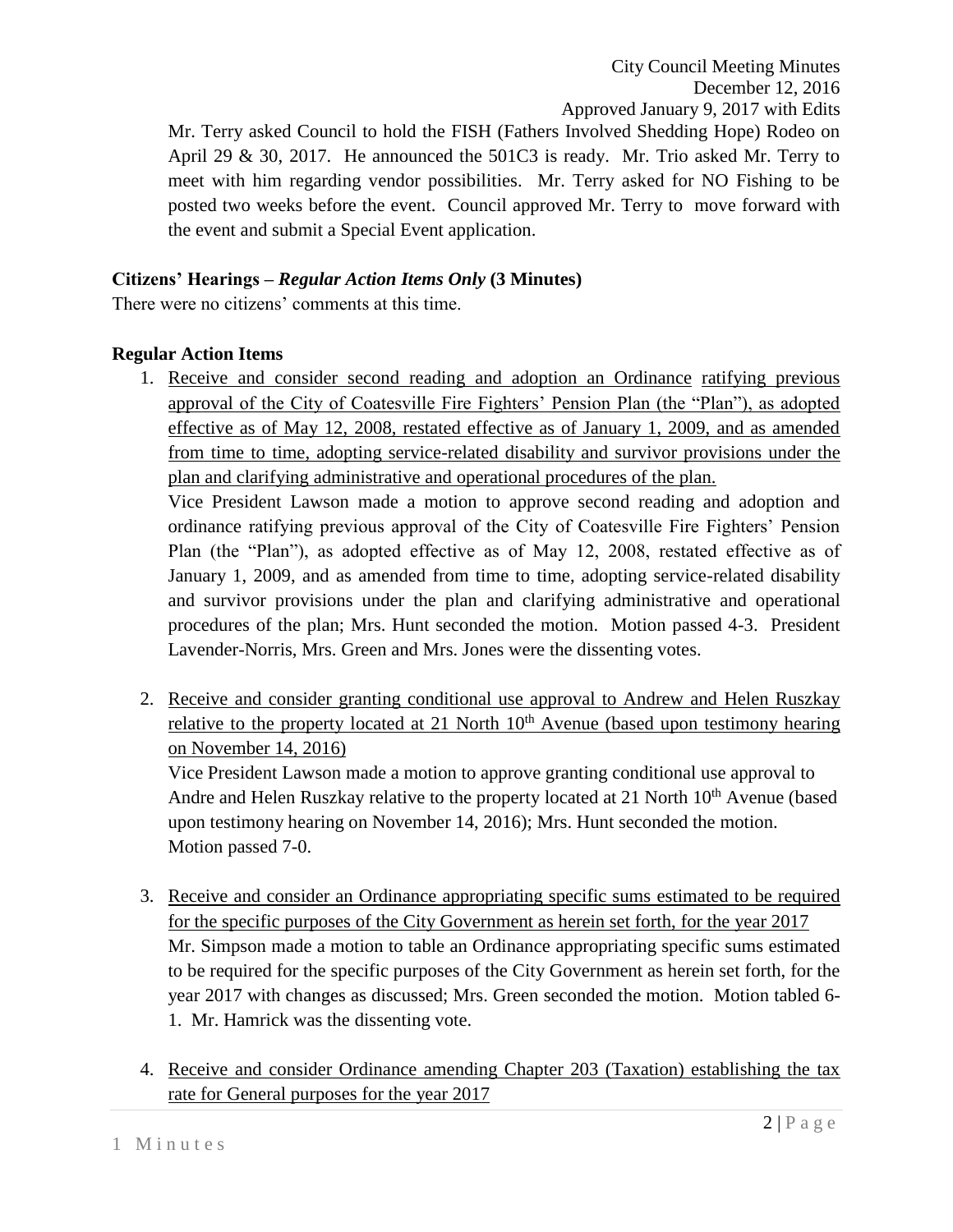Motion made together with action item 5.

5. Receive and consider an Ordinance providing for salaries and wages for personnel employed by the City of Coatesville

Mrs. Hunt made a motion to table and Ordinance amending Chapter 203 (Taxation) establishing the tax rate for General purposes for the year 2017 and an Ordinance providing for salaries and wages for personnel employed by the City of Coatesville; Vice President Lawson seconded the motion. Motion tabled 6-1. Mr. Hamrick was the dissenting vote.

- 6. Receive and consider proposal for 2017 Tax Anticipation Note Mrs. Hunt made a motion to accept the proposal from M&T Bank for the \$1.1 million Tax Anticipation Note; Vice President Lawson seconded the motion. Motion passed 6-1. Mr. Hamrick was the dissenting vote.
- 7. Receive and consider Resolution awarding the 2016 Tax Revenue Anticipation Note Vice President Lawson made a motion authorizing the issuance and sale of a Tax and Revenue Anticipation Note, Series of 2017, of the City of Coatesville in an aggregate principal amount of \$1,100,000.00; establishing the terms, conditions and form of such note, accepting a proposal to purchase the note; providing for security and establishing a Sinking Fund for the note; authorizing certain officials to execute and deliver the note and to prepare and file certain certificates and other proceedings; and authorizing other necessary action; Mr. Simpson seconded the motion. Motion passed 6-1. Mr. Hamrick was the dissenting vote.
- 8. Receive and confirm termination letter for Development Agreement Mrs. Jones made a motion to confirm termination letter to Johnson Controls for the Development Agreement; Mrs. Green seconded the motion. Motion passed 7-0.
- 9. Receive and consider free parking from December 19, 2016 until January 2, 2017 Mr. Hamrick made a motion to approve free parking from December 19, 2016 until January 2, 2017; Vice President Lawson seconded the motion. Motion passed 7-0.
- 10. Receive and consider \$270,000 Bond Payment Vice President Lawson made a motion to approve the \$270,000 Bond Payment; Mrs. Green seconded the motion. Motion passed 6-1. Mr. Hamrick was the dissenting vote.

## **Discussion Item**

1. Technology Commission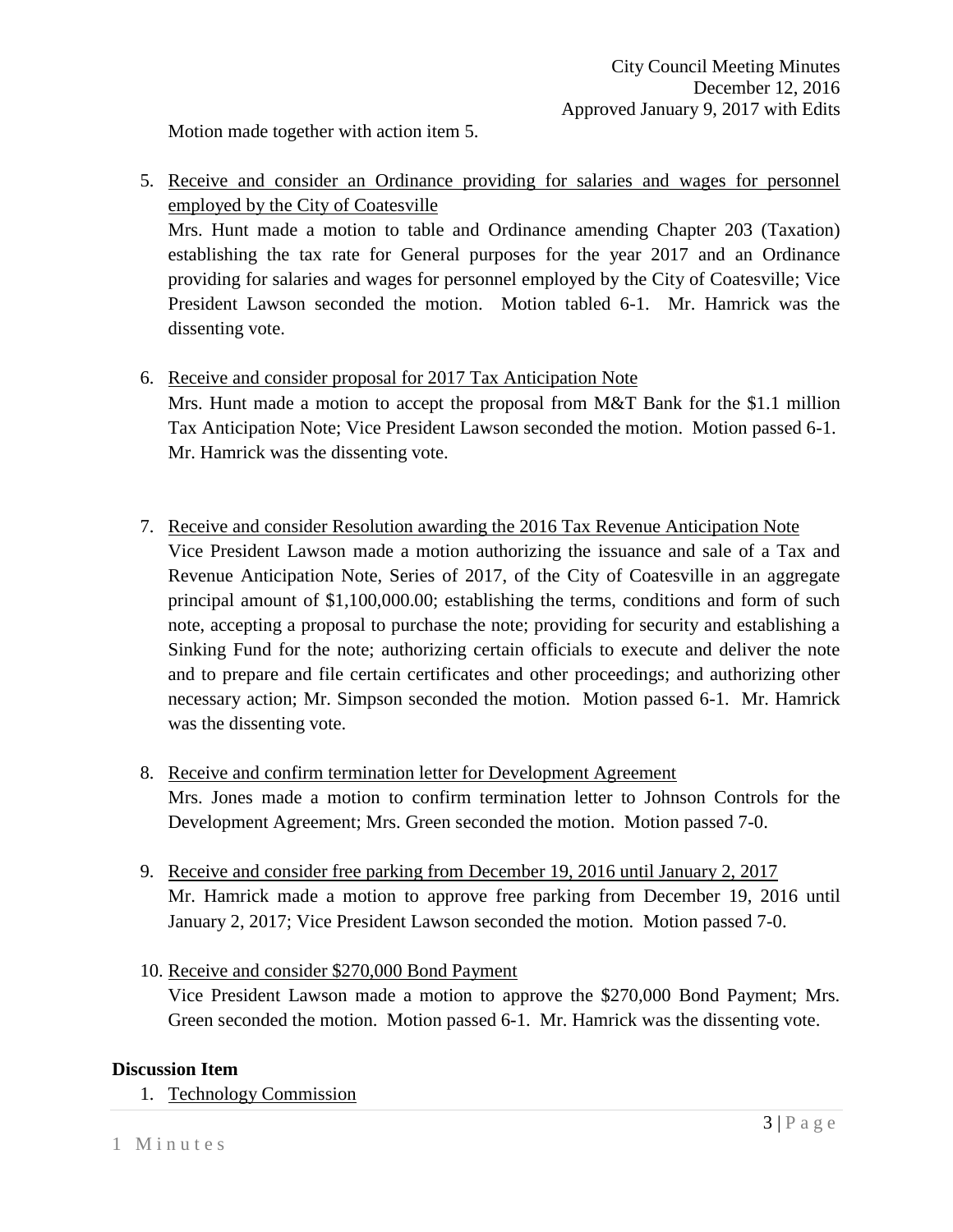# 2. Bus Stop Shelters

Deleted from discussion.

# **Solicitors Report**

Mr. Carnes announced he:

- Has been monitoring and assisting with the development of the DEPG project.
- Worked with the Finance Department to adopt the final budget adoption and procedures for adoption of the 2017 TAN.
- Prepared a decision and order with findings of fact and conclusion of law relative to the ACR conditional use hearing held on November 14, 2016
- Working with Family Dollar and the City Engineer to establish close out documents for the project including and appropriate Maintenance agreement supported by the performance bond.
- Advertised for 2<sup>nd</sup> reading and consideration by City Council an Ordinance adopting the Firefighters Pension Plan Documents and supplying a Disability Pension and Death benefit for Firefighters in accordance with the Third Class City Code.
- 123 South Mt. Airy subdivision project was submitted to the owners' attorney for review.
- Reviewed various draft contracts and agreements and assisted with various miscellaneous matters involving litigation and enforcement and has assisted the City in its interpretation of codes, rules and regulations.

# **City Manager's Report**

Mr. Trio announced he:

- Pension
	- o Completed Police Pension meeting relating to COLA and Pension liabilities identified by actuaries
- City Hall Renovation
	- o Funding gap based on JCI cannot be closed with current project pricing-excessive pricing and overhead costs
	- o Terminated with JCI and will utilize completed drawings to rebid the project
	- o Project manager to be determined after comparative search. Schedule within thirty days.
- Redevelopment Authority
	- o DEPG first round of environmental testing is ongoing
	- o Signed license agreement on 11/21/16 development entity needs to demonstrate site control.
	- o 20000 SF Vintage exotic Motorcar inquiry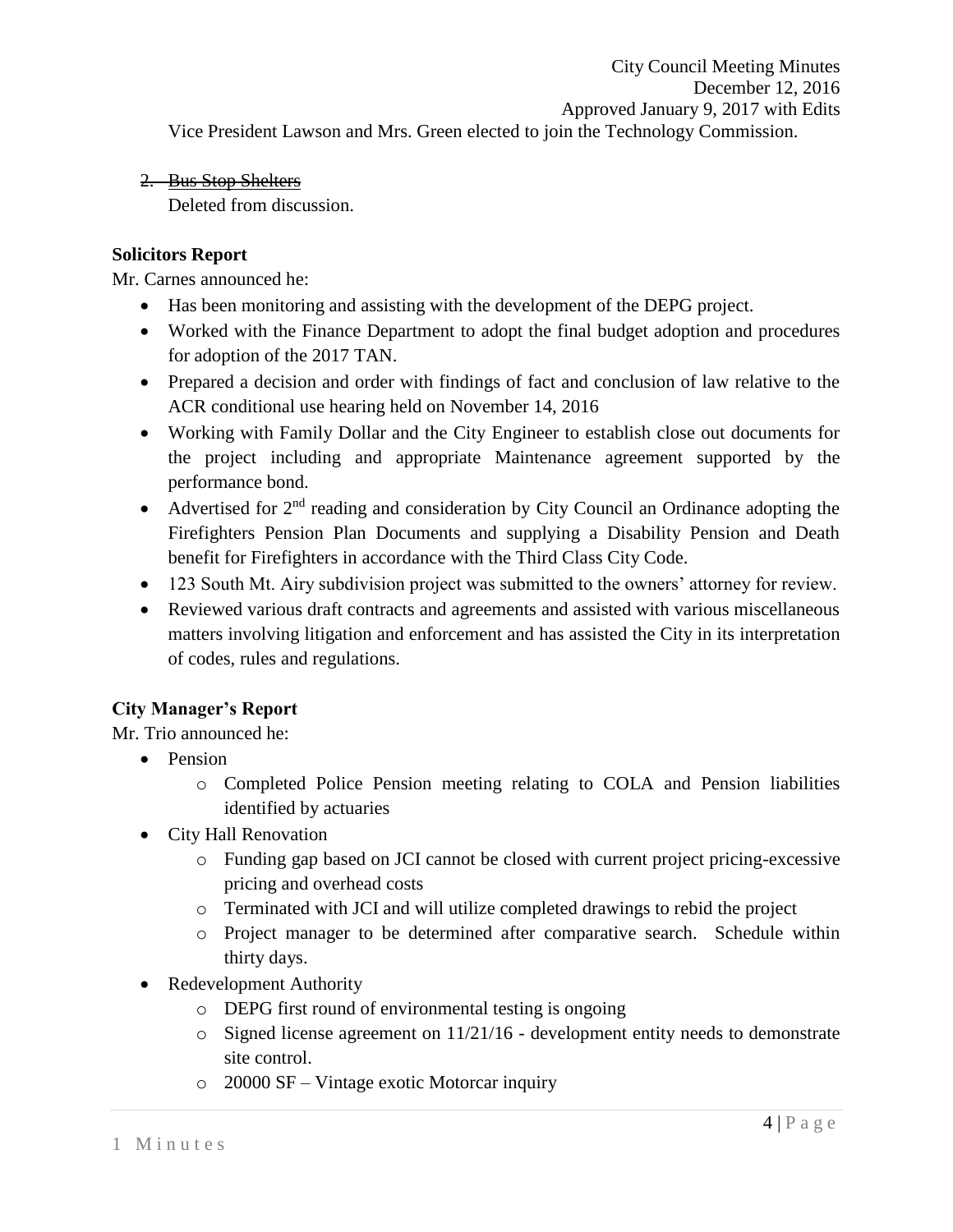City Council Meeting Minutes December 12, 2016 Approved January 9, 2017 with Edits

- o Myriad power submitting plan
- Engineer Planning and Code Enforcement
	- o Building permit summary for November
		- 69 permits (including 48 rental permits) issued
	- o Department operating well within expectations with no issues
	- o Planning Commission and Zoning Hearing Board no new applications
- DEPG Redevelopment Plan Gateway
	- o RACP grant for 3.9 million will provide the major funding to move the Gateway project forward
- Route 82 and Lincoln Highway/Streetscaping Programs
	- o Funding provided by DCED multimodal grant to complete intersection this week to provide \$900,000 to fund this important infrastructure and transportation project supporting the redevelopment of the City.
- CDBG Programming
	- o Due to reduced award amount the scope of projects will be amended to sidewalk and infrastructure work at Ash Park and 2nd Avenue
	- o Some programmed sidewalk work may be provided as site improvements connected with possible Flats development projects in 2017.
- Public Works
	- o Sweeper involved in accident. City was not responsible
	- o City street light energy savings project completed

Council asked Mr. Trio to add blighted properties to his report.

## **Citizens' Hearings –** *Non-Agenda Items Only* **(3 Minutes)**

Paul Evans

Mr. Evans stated despite healthy differences, everyone is coming together in the end. He inquired about the church robberies within the City.

Mrs. Green made a motion to close citizens' hearings; Vice President Lawson seconded the motion. Motion passed 7-0.

## **Special Events**

There were no special events at this time.

# **Council Comments**

Mr. Hamrick thanked everyone for attending the meeting. He thanked Mr. Terry for his work in the City and Mr. Evans for his input.